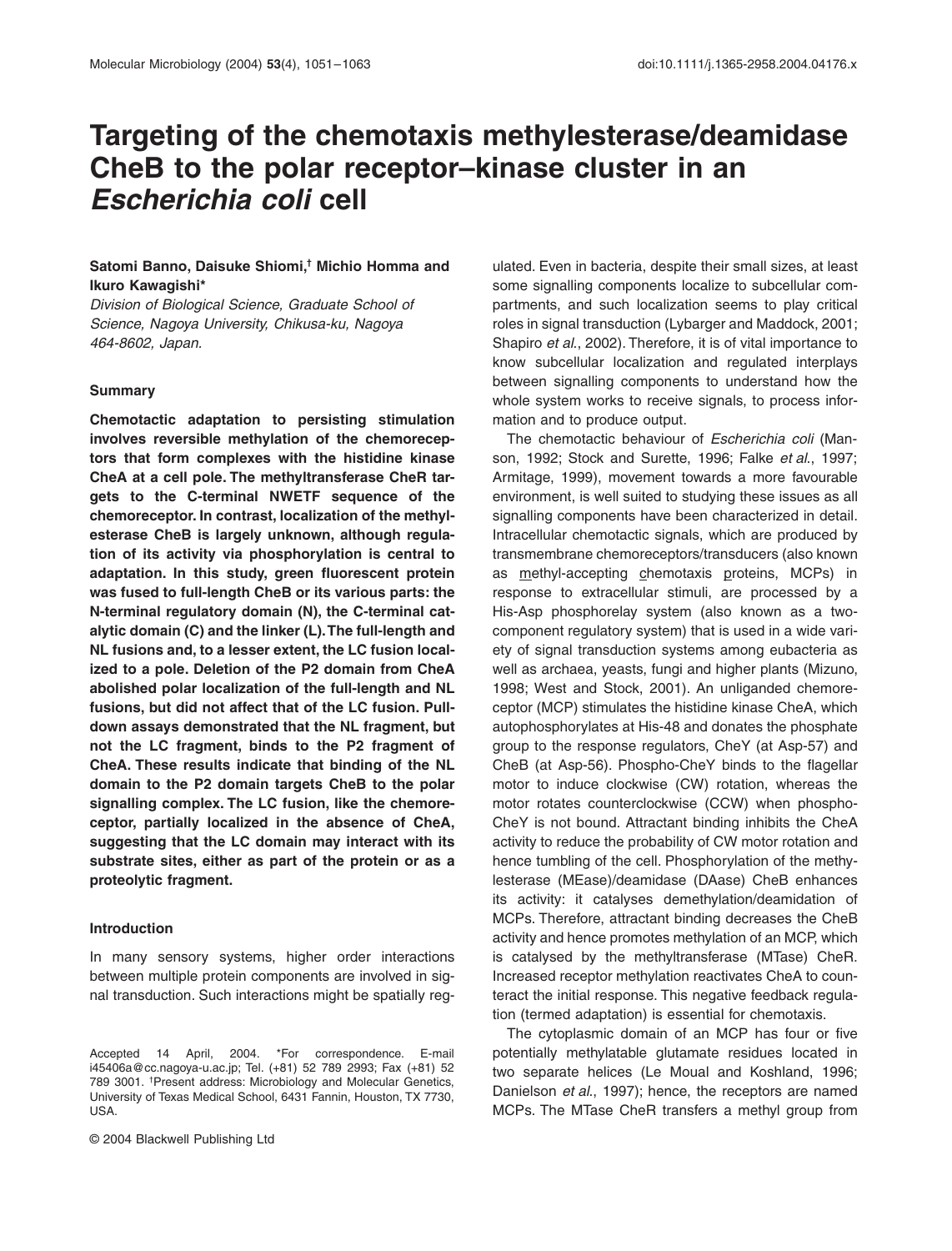

## **Fig. 1.** The GFP–CheB fusion protein and its derivatives.

A. The three-dimensional structure of *Salmonella typhimurium* CheB (Djordjevic *et al*., 1998). The N-terminal regulatory domain (N) is shown in blue, the C-terminal catalytic domain (C) in green and the linker (L) in yellow. Residues mutated in this study are indicated: Asp-11, the active site; Asp-56, the phosphorylation site; and His-190, the catalytic site.

B. The GFP–CheB fusion protein and its derivatives constructed in this study. The residues that are mutated (D11K, D56N and H190Y) are marked with a cross. For CheB fragments fused to GFP, residue numbers are indicated in brackets.

*S-*adenosyl methionine (AdoMet) to one of the glutamate residues, and the MEase CheB hydrolyses the methylester bond of a methylated glutamate residue. Some of the methylation sites of a newly synthesized chemoreceptor are glutamine residues that are converted to methylatable glutamate residues by the DAase activity of CheB. CheB consists of an N-terminal regulatory domain (N) and a C-terminal catalytic domain (C) that are connected by a flexible linker (L) (Fig. 1) (Anand *et al*., 1998). In the unphosphorylated state, the N domain inhibits the MEase/ DAase activity by interacting with the C domain. When phosphorylated, CheB undergoes a conformational change to derepress the MEase/DAase activity (Anand *et al*., 1998). Unlike CheB, the MTase CheR is not regulated by covalent modification. An increase in the concentration of phospho-CheB as a result of the activation of CheA promotes the demethylation of MCP, resulting in adaptation. In contrast, a decrease in the concentration of phospho-CheB causes a net increase in receptor methylation catalysed by CheR.

MCP, CheA and the adaptor protein CheW form a stable ternary complex (Gegner *et al*., 1992; Schuster *et al*., 1993) that localizes at a cell pole (Maddock and Shapiro, 1993; Skidmore *et al*., 2000; Sourjik and Berg, 2000). Such polar localization and/or clustering of the receptor– kinase complexes has been proposed to play a critical role in signal amplification (Bray *et al*., 1998; Duke and Bray, 1999). The first indication of significant co-operativity, or gain, between MCPs was provided by *in vitro* studies (Bornhorst and Falke, 2000; Li and Weis, 2000). *In vivo*, chemically synthesized multivalent ligands induce attractant responses with lower thresholds than corresponding monovalent ligands (Gestwicki *et al*., 2000; Gestwicki and Kiessling, 2002). Recent analyses using fluorescence resonance energy transfer suggested that much of the gain occurs at the receptor end of the signalling pathway (Sourjik and Berg, 2002). The cytoplasmic fragment of the serine chemoreceptor Tsr crystallizes with a hexamer unit of a trimer of dimers (Kim *et al*., 1999). Such trimers of MCP dimers have been proposed to assemble into a lattice-like matrix (Shimizu *et al*., 2000; Kim *et al*., 2002). Genetic analyses support the putative contacts among three dimers, and chemical cross-linking assays detected interaction between Tar and Tsr (Ames *et al*., 2002). *In vivo* disulphide cross-linking assays demonstrated that MCP dimers interact with each other and suggest that attractant binding may alter relative positions or trajectories of MCP dimers that might form a trimer unit (Homma *et al*., 2004).

The receptor-modifying enzymes, CheR and CheB, might also be recruited to the polar receptor–kinase cluster. Indeed, the  $\beta$ -subdomain of the MTase CheR binds to the C-terminal pentapeptide sequence (NWETF) of highabundance MCPs (i.e. Tsr and Tar) (Wu *et al*., 1996; Djordjevic and Stock, 1998; Okumura *et al*., 1998; Shiomi *et al*., 2000), and this binding is essential for the polar localization of CheR (Shiomi *et al*., 2002), increasing the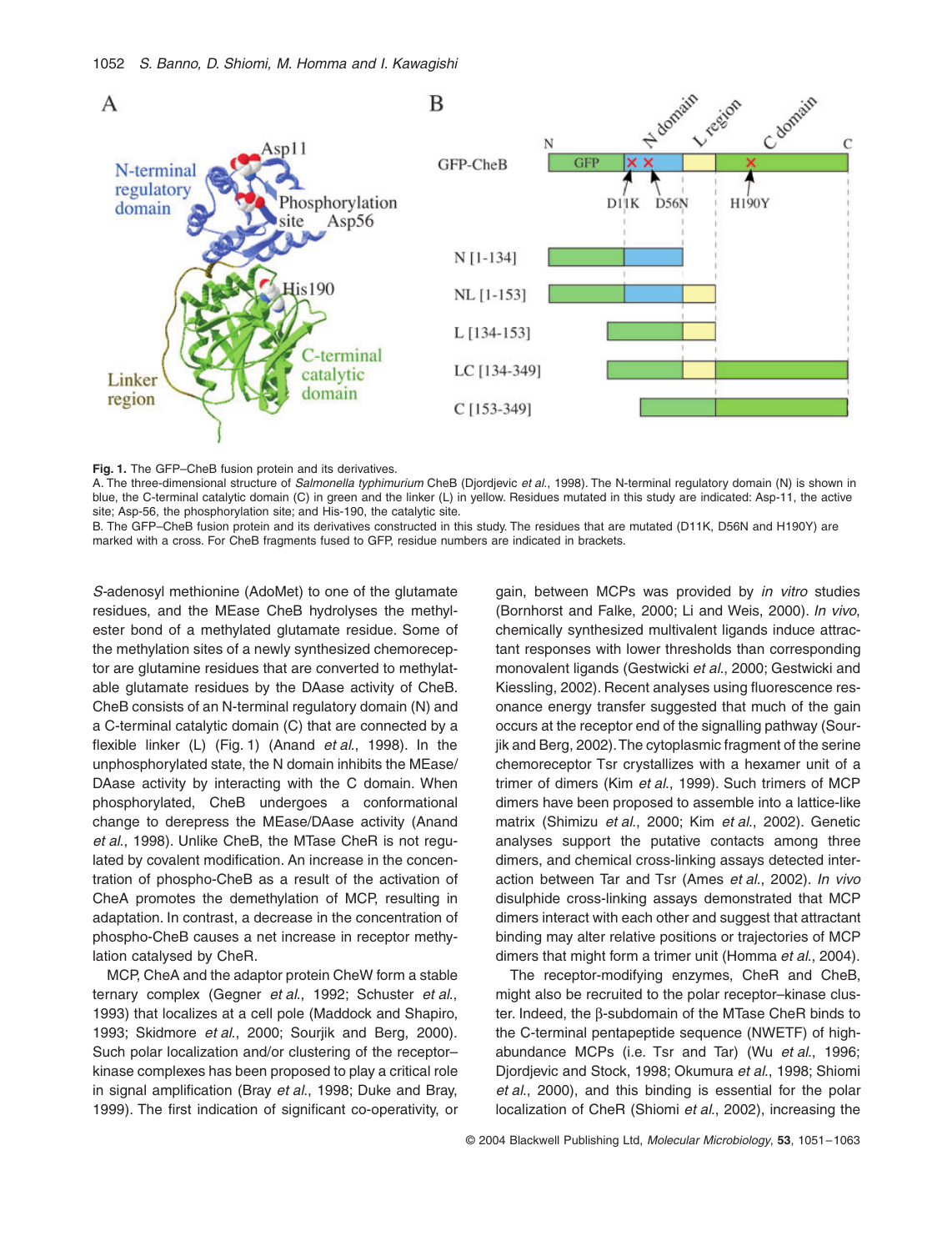

Fig. 2. Swarming ability of RP4953 ( $\triangle$ CheB) cells carrying the vector pBAD24 (labelled none) or one of its derivatives encoding GFP (labelled GFP) or wild-type (labelled GFP–CheB), mutant (labelled D11K, D56N or H190Y) or truncated (labelled N, NL, L, LC or C) versions of GFP-CheB. RP437 (Che<sup>+</sup>) cells carrying the vector pBAD24 (labelled wt) were used as a positive control. Fresh overnight cultures (2 µl each) were spotted on tryptone semi-solid agar supplemented with 50  $\mu$ g m $I^{-1}$  ampicillin and 1 mM arabinose. The resulting plate was incubated at 30∞C for 7 h.

concentration of CheR around MCPs. Barnakov *et al*. (2001; 2002) reported that CheB also binds to the same sequence albeit with much lower affinity. However, localization of the MEase/DAase CheB is largely unknown although it plays a central role in adaptation and is also suggested to be involved in signal amplification (Barkai *et al*., 2001; Sourjik and Berg, 2002).

In this study, we examined subcellular localization of CheB. Observation of green fluorescence protein (GFP) fused to CheB demonstrated that CheB localizes to a cell pole in the presence of an MCP. The GFP fusion protein with the N-terminal domain and the linker (NL) and, to a lesser extent, that with the linker and the C-terminal domain (LC) localized to a pole. Neither the full-length nor the NL fusion localized to poles of cells lacking the P2 domain of CheA, whereas Tar–GFP localized normally, suggesting that CheB targets to the P2 domain of CheA. In contrast, the LC fusion did not bind to the P2 domain and, even in the absence of CheA, it localized partially to a pole, suggesting that the C domain by itself can target

to MCPs and raising the possibility that the methylation helices of MCPs might serve as second targets of CheB localization.

# **Results**

## *GFP-CheB localizes to a cell pole in the presence of the chemoreceptor*

To observe the localization of CheB, we constructed the plasmid pDS901 encoding GFP fused to wild-type CheB (Fig. 1). Mutations were introduced into the *cheB* coding region (Fig. 1): the substitution of Lys for Asp-11 (D11K) of the regulatory domain results in a constitutive active phenotype (pDS902); the substitution of Asn for the phosphorylated site Asp-56 (D56N) abolishes the phosphorylation of CheB (pDS904); and the substitution of Tyr for His-190 (H190Y) of the catalytic centre eliminates the MEase/DAase activity (pDS906) (Djordjevic *et al*., 1998).

RP4953 (∆*cheB*) cells expressing wild-type GFP–CheB swarmed in tryptone semi-solid agar slightly more slowly than RP437 (wild-type for chemotaxis) cells (Fig. 2), indicating that the fusion protein is functional at least to considerable extent. Introduction of the H190Y mutation abolished chemotaxis, whereas cells expressing any other mutant version of GFP–CheB showed chemotaxis, although they spread much more slowly than cells expressing wild-type GFP–CheB. Immunoblotting with anti-GFP antibody revealed that wild-type and mutant versions of GFP–CheB were expressed at similar levels except that the H190Y mutant was expressed at a significantly lower level (Fig. 3). All the GFP–CheB proteins were detected by antibody raised against *Salmonella typhimurium* CheB (data not shown).

We then examined subcellular localization of the wildtype and mutant GFP–CheB proteins. Whereas GFP was distributed throughout the cell, all the GFP–CheB derivatives localized to a cell pole (Fig. 4). To avoid a relatively high cell-to-cell variation occasionally seen for transcrip-



© 2004 Blackwell Publishing Ltd, *Molecular Microbiology*, **53**, 1051–1063

**Fig. 3.** Expression levels of wild-type, mutant and truncated versions of GFP–CheB in RP4953 ( $\triangle$ CheB). GFP ( $p$ DS900) and fulllength GFP–CheB proteins [wt (wild type, pDS901), D11K (pDS902), D56N (pDS904) and H190Y (pDS906)] were expressed from pBAD24 derivatives with 1 mM arabinose. The truncated versions of GFP–CheB were expressed, with increasing levels (denoted by triangles), from pBAD24 derivatives (N, pSB111; NL, pSB121; L, pSB131; LC, pSB141; C, pSB151) with 1 or 5 mM arabinose or from pTrcHisC derivatives (N, pSB211; NL, pSB221; L, pSB231; LC, pSB241; C, pSB251) without an inducer. These proteins were detected by immunoblotting with anti-GFP antibody. Bands for GFP, various versions GFP–CheB fusions are indicated with arrowheads.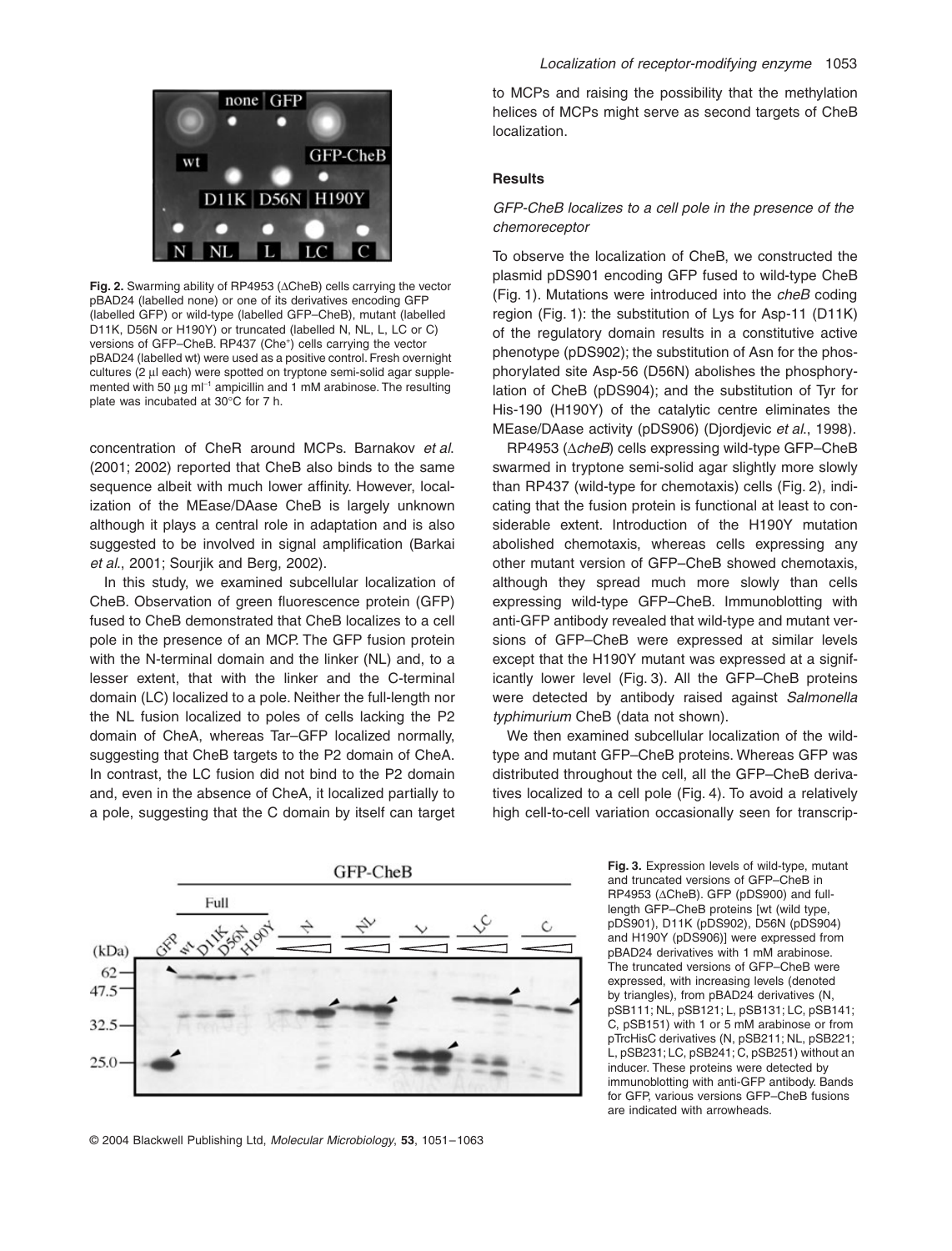

tion from the arabinose promoter, GFP–CheB and its derivatives were expressed under the control of the *trc* promoter without induction, resulting in similar localization patterns (data not shown). These results suggest that the phosphorylation and the catalytic activity of CheB are not essential for its localization.

# *Both N-terminal and C-terminal domains, when fused to GFP with the linker region, can localize to a cell pole*

To examine which region of CheB is responsible for the polar localization, we constructed plasmids encoding GFP fused to various regions of CheB: the N-terminal regulatory domain (N), the linker (L) and the C-terminal catalytic domain (C) (Fig. 1B, see *Experimental procedures*). These plasmids were introduced into RP4953 ( $\triangle$ *cheB*) cells and examined for ability to support chemotaxis. Cells expressing any fusion did not show chemotaxis, but those expressing the LC fusion spread to some extent (Fig. 2). The linker might serve to stabilize the CheB structure or to help the CheB activity, as cells expressing the C fusion did not spread at all in contrast to those expressing the LC fusion. We next examined the expression levels of these proteins by immunoblotting with anti-GFP antibody (Fig. 3). The C domain fusions were less abundant than the N domain fusions. Both the N and the C domain fusions with the L region expressed at higher levels than those without the L region.

We then examined subcellular localization of GFP– CheB derivatives expressed in RP4953 ( $\triangle cheB$ ) cells (Fig. 5). Whereas the N, L and C fusions did not show any localization, the NL fusion localized to a cell pole. The LC fusion also showed significant polar localization, albeit to

**Fig. 4.** Subcellular localization of the wild-type and mutant versions of GFP–CheB. Each GFP–CheB fusion protein was expressed in RP4953 (ACheB) in the presence of 1 mM arabinose.

A. Cells expressing GFP (left, pDS900) or GFP–CheB (right, pDS901).

B. Cells expressing mutant versions of GFP– CheB: D11K (pDS902), D56N (pDS904) and H190Y (pDS905).



# *The C-terminal NWETF sequence of the chemoreceptor is not required for the localization of GFP-CheB*

A previous study in this laboratory demonstrated that the MTase CheR localizes to a cell pole by binding to the Cterminal NWETF sequence of a high-abundance MCP (Shiomi *et al*., 2002). We examined whether the NWETF sequence is also required for the localization of GFP– CheB. HCB436 cells were transformed first with the plasmid encoding the wild-type or truncated (W550Op, i.e. lacking the four residues of the NWETF sequence) version of Tar and then with the H190Y mutant version of GFP– CheB, the NL and LC fusions. All these GFP–CheB fusion proteins localized to a cell pole even in the absence of the NWETF sequence (Table 1). This result indicates that the localization of CheB does not require its interaction with the NWETF sequence of an MCP.

# *The P2 domain of CheA serves as a target for the localization of CheB*

CheB might interact with the methylation helices of MCPs or with CheA to localize to a cell pole. The histidine kinase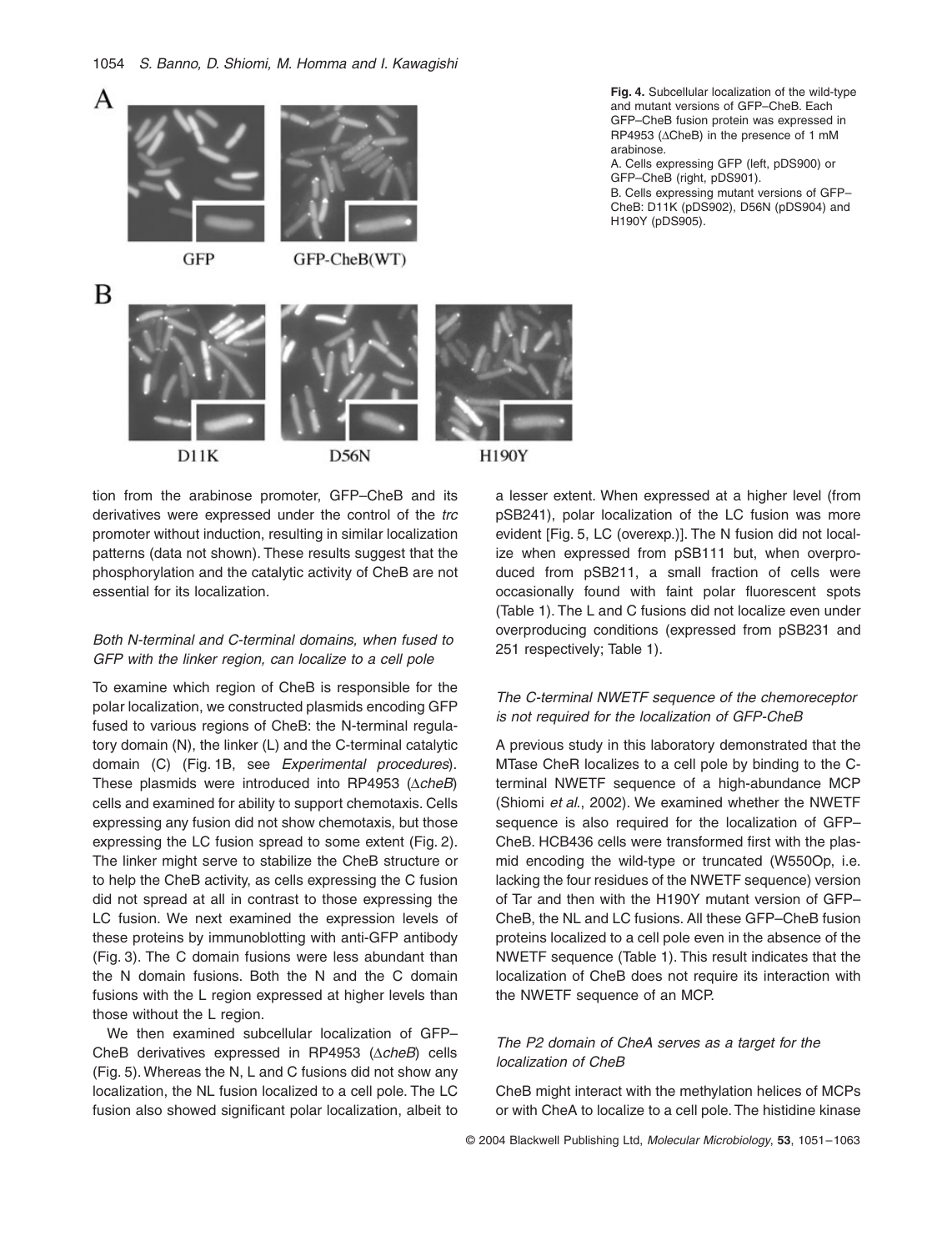

**Fig. 5.** Subcellular localization of the GFP fusion proteins with the various regions of CheB. Each GFP–CheB fusion protein was expressed in RP4953 ( $\triangle$ CheB) in the presence of 1 mM arabinose (N, pSB111; NL, pSB121; L, pSB131; LC, pSB141; C, pSB151) or in the absence of IPTG or any other inducer [LC (overexp.), pSB241].

CheA consists of the P1 (phosphotransfer), P2 (binding to CheY and CheB), P3 (dimerization), P4 (kinase) and P5 (coupling to MCPs and CheW) domains (Fig. 6A). First, strains RP437 (wild type for chemotaxis), RP9535  $(\triangle$ *cheA*) and UU1121 (*cheA* $\triangle$ *P2*) were transformed with the plasmid encoding Tar–GFP (Fig. 6B). This Tar–GFP construct has been shown to localize to cell poles although its localization pattern may not exactly reflect that of wild-type Tar (Homma *et al*., 2004). Immunofluorescence and immunoelectron microscopy show that MCP clusters occupy part of either or both cell poles (Maddock and Shapiro, 1993), whereas Tar–GFP forms large polar foci and is always bipolar. Nevertheless, Tar– GFP is diffused in the absence of CheA and CheW as observed for wild-type Tar in immunofluorescence and

immunoelectron microscopy (Maddock and Shapiro, 1993) and, therefore, the Tar–GFP fusion can be used to study essential localization patterns of wild-type Tar in living cells. Tar–GFP localized to poles of cells expressing the mutant CheA protein lacking the P2 domain (UU1121), whereas it localized only partially to poles of cells lacking CheA (RP9535). Secondly, we transformed the same host strains with the plasmid encoding GFP–CheB (Fig. 6B). Unlike Tar–GFP, GFP–CheB did not localize in UU1121 (*cheA*∆P2) cells, whereas GFP-CheR localized normally to a pole (data not shown). These results suggest that the P2 domain of CheA is required for the localization of CheB. Similarly, the deletion of the P2 domain of CheA completely abolished polar localization of the NL fusion (Fig. 7). Interestingly, however, the LC fusion localized to

| Plasmid name | Protein fused to GFP | Host                         |                       |            |             |
|--------------|----------------------|------------------------------|-----------------------|------------|-------------|
|              |                      | RP4953<br>$(\triangle$ CheB) | HCB436 (AMCPs ACheRB) |            |             |
|              |                      |                              | Tar                   | Tar-W550Op | No receptor |
| pDS900       | None                 |                              |                       |            |             |
| pDS221       | CheR                 | <b>ND</b>                    |                       |            |             |
| pDS901       | CheB                 | $+$                          |                       | $+$        |             |
| pDS902       | CheB-D11K            |                              |                       | $\pm$      |             |
| pDS904       | CheB-D56N            |                              | $\ddot{}$             | $^{+}$     |             |
| pDS906       | CheB-H190Y           |                              |                       | $+$        |             |
| pSB111       | CheB(N)              | ±.                           | <b>ND</b>             | <b>ND</b>  |             |
| pSB121       | CheB (NL)            |                              | $\pm$                 | $^{+}$     |             |
| pSB131       | CheB(L)              |                              | <b>ND</b>             | <b>ND</b>  |             |
| pSB141       | CheB (LC)            |                              | $\ddot{}$             | $^{+}$     |             |
| pSB151       | CheB (C)             |                              | <b>ND</b>             | ND         |             |

**Table 1.** Polar localization of GFP–CheB and its derivatives.

Wild-type, mutant or truncated versions of GFP–CheB were expressed with 1 mM arabinose alone in RP4953 cells lacking CheB or together with the full-length or truncated (W550Op) versions of Tar in HCB436 cells lacking all MCPs, CheR and CheB. At least 200 cells were scored in each observation, which was repeated at least three times. +, >10%; ±, 0–10%; –, no detectable polar localization; ND, not determined.

© 2004 Blackwell Publishing Ltd, *Molecular Microbiology*, **53**, 1051–1063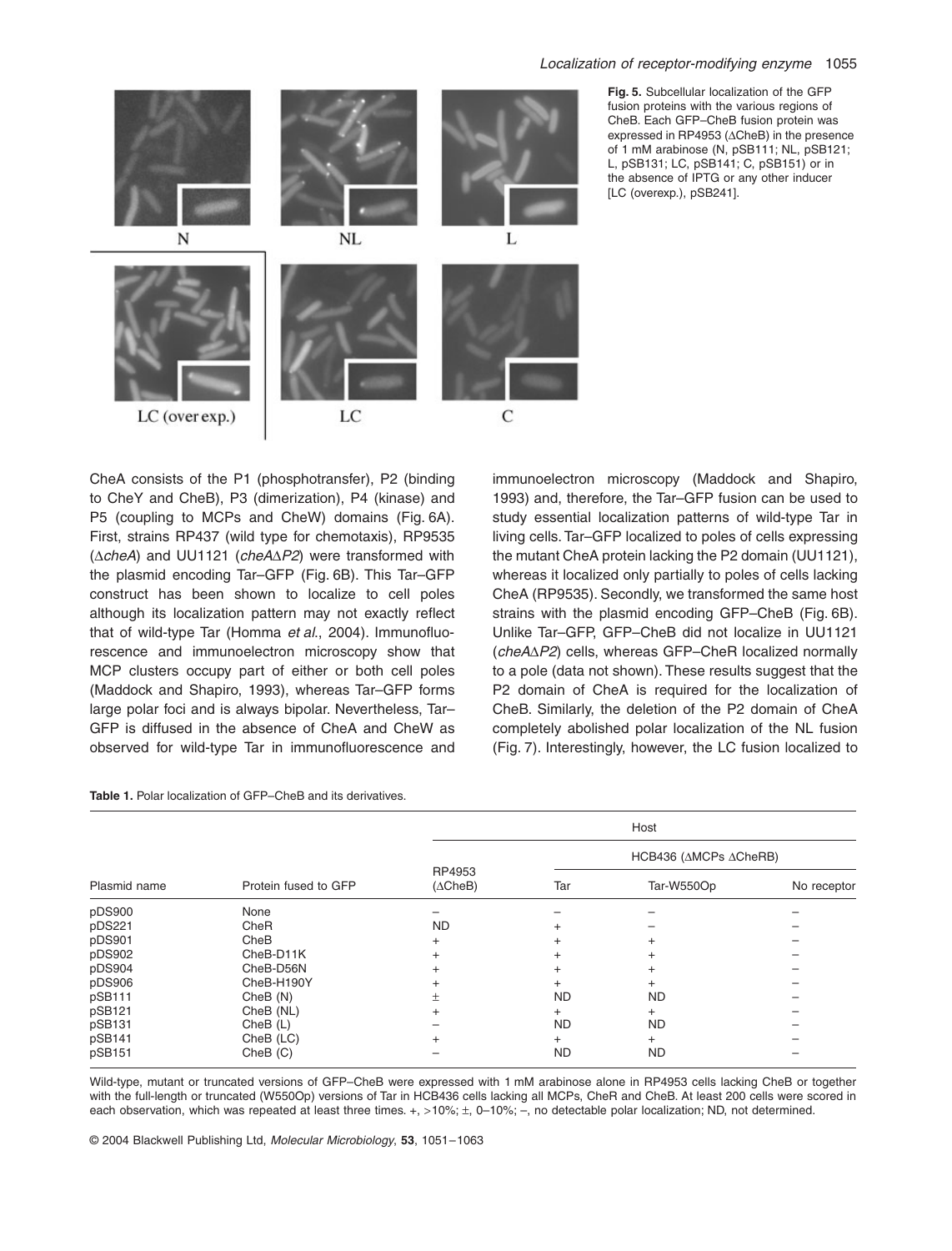

**Fig. 6.** Effects of *cheA* deletions on the polar localization of CheB.

A. The domain organization of CheA (Morrison and Parkinson, 1997). The domains containing the phosphorylation site (P1), the CheY/CheBbinding domain (P2), the catalytic domain and the receptor/CheW-coupling domain are discrete structural and functional domains. B. Subcellular localization of Tar–GFP (upper, pDS1020 without an inducer) and GFP–CheB (lower, pDS901 with 1 mM arabinose) in *cheA* deletion strains. The fusion proteins were expressed in RP437 (Che<sup>+</sup>), RP9535 (ACheA) or UU1121 ( $\Delta$ P2) cells.

a cell pole in the strain lacking the P2 domain. Even in the AcheA strain, polar localization of the LC fusion was detected in a minor population, suggesting that the LC fusion interacts directly with MCPs that show partial polar localization in the absence of CheA. The localization patterns of the LC fusions in the Δ*cheA* and *cheA*Δ*P2* strains are reminiscent of those of GFP–CheR. These results suggest that the catalytic domain does not contribute to the polar localization of full-length CheB, at least under the conditions tested, but that the C domain, when liberated, can localize to a pole presumably by interacting with MCPs, CheW or the CheA domains other than P2.

To confirm that the NL domain of CheB associates with the P2 domain of CheA, we used a pull-down assay. We fused glutathione *S*-transferase (GST) to the P1 and/or P2 domains of CheA, overexpressed the resulting GST fusion proteins in RP3098  $[\Delta(f*l*hA-D)]$  cells lacking any MCP or Che protein and added to glutathione column chromatography. Crude cytoplasmic fractions of RP3098 cells expressing GFP–CheB, the NL or the LC derivative



**Fig. 7.** Subcellular localization of GFP-NL (upper, pSB121) and GFP-LC (lower, pSB141) in *cheA* deletion strains. The fusion proteins were expressed in RP437 (Che<sup>+</sup>), RP9535  $(\Delta$ CheA) or UU1121 ( $\Delta$ P2) cells in the presence of 1 mM arabinose.

© 2004 Blackwell Publishing Ltd, *Molecular Microbiology*, **53**, 1051–1063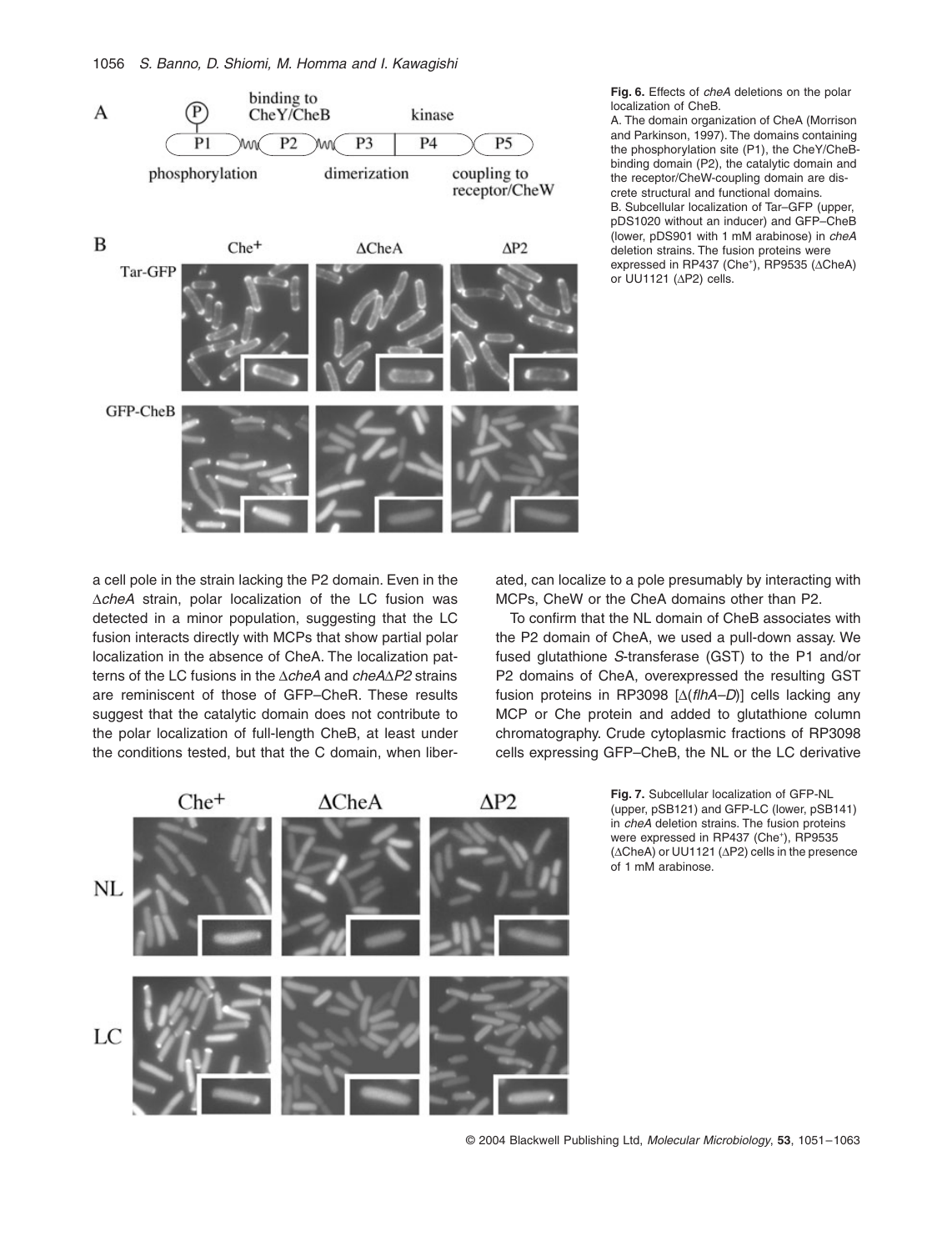

#### *Localization of receptor-modifying enzyme* 1057

**Fig. 8.** Binding of CheB to the P2 domain of CheA, determined by GST pull-down assay. First, a cytoplasmic fraction containing GST-P1 (pSB702) or -P2 (pSB707) and then a cytoplasmic fraction containing GFP–CheB (pSB201), NL (pSB221) or LC (pSB241) were applied to a glutathione Sepharose 4B column. The column was washed three times, proteins were eluted twice with glutathione, and all five fractions were applied to SDS-PAGE. GST–CheA and GFP–CheB were detected by immunoblotting with anti-GST and anti-GFP antibody respectively. L, cell lysate; F, flowthrough; W, wash; E, eluate.

were applied to the columns precharged with each GST fusion protein (Fig. 8). When glutathione was applied, GFP–CheB was co-eluted with the GST–P1P2 (not shown) or GST–P2 fusion, but not with GST or the GST– P1 fusion. Similar results were obtained for the NL fusion. In contrast, the LC fusion was not co-eluted with either the GST–P1 or the GST–P2 fusion. It is therefore concluded that only the NL domain is responsible for binding of CheB to the P2 domain of CheA.

## **Discussion**

In this study, we found that the MEase/DAase CheB localizes to a cell pole in an MCP-dependent fashion. The MTase CheR also localizes to a cell pole in the presence of MCP (Shiomi *et al*., 2002). Assembly of such modifying enzymes around their substrates may enhance the efficiencies of receptor methylation and demethylation/ deamidation. Barkai *et al*. (2001) and Sourjik and Berg (2002) suggested that CheB is also involved in signal amplification. This process might require polar localization of the protein. The mechanism of polar localization of CheB was found to differ from that of CheR. Binding to the P2 domain of CheA recruits CheB to a cell pole, whereas CheR targets to the C-terminal NWETF sequence of a high-abundance MCP (Fig. 9). CheB interacts with the NWETF sequence but the affinity is rather low (*K*<sub>d</sub> ≈160 μM) (Barnakov *et al.*, 2001; 2002). CheB binds to CheA with a  $K_d$  value of about 3.2  $\mu$ M (Li *et al.*, 1995), whereas CheR binds to the NWETF pentapeptide

with a  $K_d$  value of about 2  $\mu$ M (Wu *et al.*, 1996), suggesting that this range of affinity may be required and sufficient for targeting.

Strikingly, the NL and LC domains of the MEase/DAase CheB, when liberated, localized independently to a cell pole. Binding of the NL domain to the P2 domain of CheA is responsible for its polar localization, although that is not the case for the localization of the LC domain. Thus, the localization of full-length CheB seems to depend on the NL domain. It is interesting that the N domain regulates not only the MEase/DAase activity of the C domain but also the localization of the protein. Phosphorylation of the N domain may activate, rather than simply derepress, the C domain as full-length phospho-CheB has a higher MEase/DAase activity than the isolated C domain (Anand *et al*., 1998). However, this phenomenon may not be directly related to the requirement of the N domain for polar localization as the *in vitro* assay did not include CheA. The linker itself might not be involved in the inhibition of the MEase/DAase activity (Anand and Stock, 2002), but its flexibility might help CheB to change its conformation from the closed (inactive) form to the open (active) form (Anand *et al*., 1998). Phosphorylation of the regulatory domain is predicted to shift the equilibrium between the open and closed forms (Anand *et al*., 1998). The fact that the NL and LC fusions, but not the N and C fusions, localize efficiently raises the possibility that the linker might also be involved in stability and/or localization of the protein.

In wild-type cells, the NL fusion showed very modest localization, whereas the LC fusion localized nicely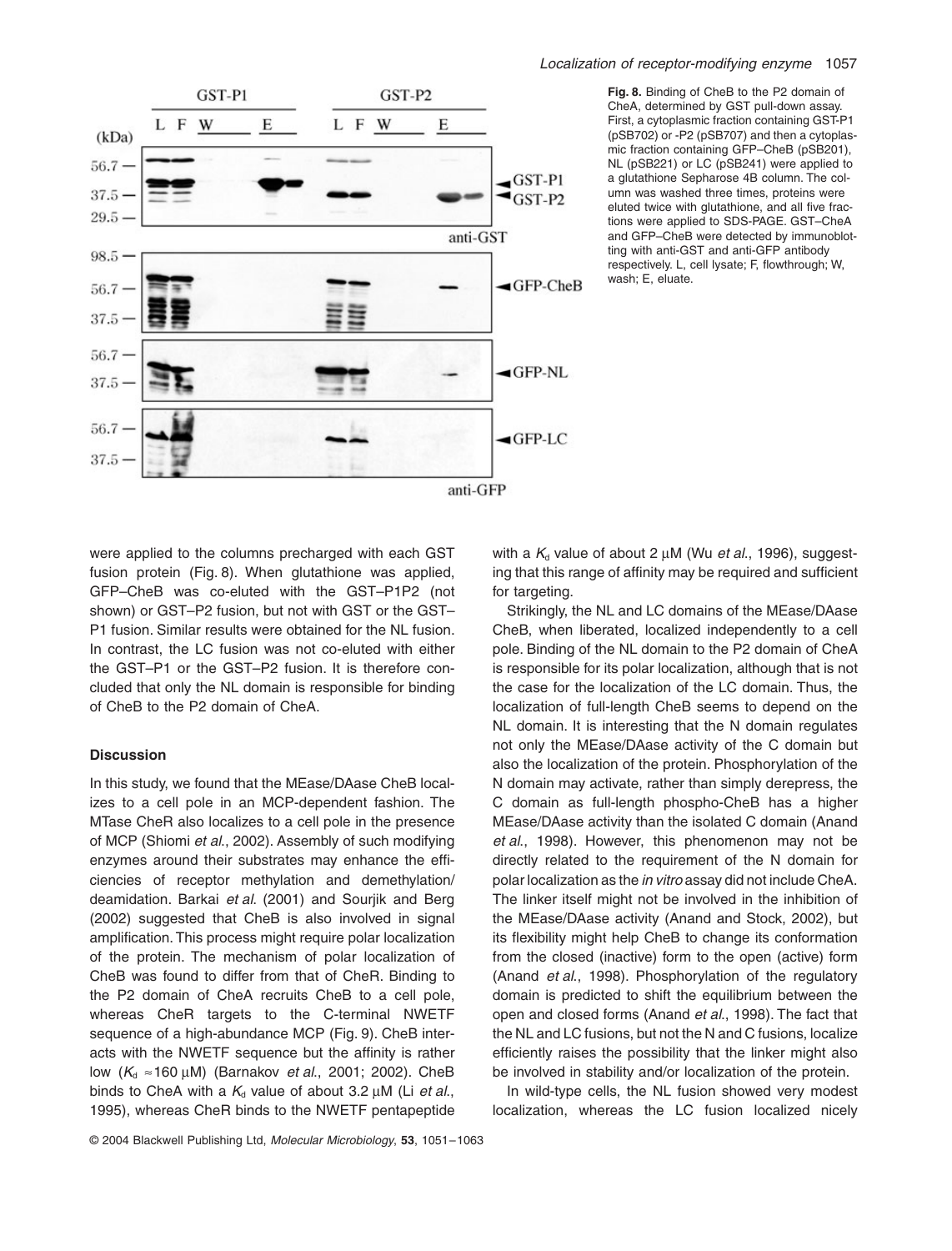

**Fig. 9.** Mechanisms underlying polar localization of the MEase/DAase CheB and the MTase CheR in an *E. coli* cell. CheB localizes to a cell pole via the binding of its N-terminal regulatory domain to the P2 domain of the histidine kinase CheA, whereas polar localization of CheR requires the binding of its  $\beta$ -subdomain to the C-terminal NWETF sequence of the chemoreceptor (MCP). The C-terminal fragment of CheB (consisting of the linker and the C-terminal catalytic domain) also localizes to a cell pole, presumably by interacting with the methylation helices of MCPs, which might therefore serve as second targets of CheB.

(Fig. 7), a reproducible pattern that seems to be opposite to that in the *cheB* mutant cells (Fig. 5). One likely explanation for this difference is that the LC fusion, but not the NL fusion, competes with wild-type CheB, and so the latter does not localize in its presence. In fact, the NL fusion, even when overproduced, did not show a dominantnegative effect on chemotaxis of wild-type cells (S. Banno and I. Kawagishi, unpublished observation). This interpretation, however, immediately raises further questions, such as why GFP–CheB localizes well in wild-type cells (Fig. 6) and why the LC fusion localizes better in wild-type cells than in *cheB* mutant cells. These are difficult to explain, but one possibility is that the N and C domains might somehow stabilize the interactions of the C and N domains with their targets, respectively, either through a direct N–C interaction or an indirect mechanism, such as an allosteric effect on the receptor–kinase complex. These issues should be addressed experimentally.

Is there any physiological significance of polar localization of the LC fusion? If so, there are two possibilities: (i) a similar fragment might exist *in vivo*; or (ii) the NL and LC domains of full-length CheB might bind to different parts of the receptor–kinase cluster. A C-terminal fragment ( $\approx$  21 kDa) of CheB, which results from a proteolytic cleavage in the linker region, was detected in cell extracts (Simms *et al*., 1985). We also detected a similar proteolytic fragment of CheB–yellow fluorescent protein (YFP), although the exact cleavage site has not been determined (data not shown). This proteolytic C fragment by itself should be able to target to the receptor–kinase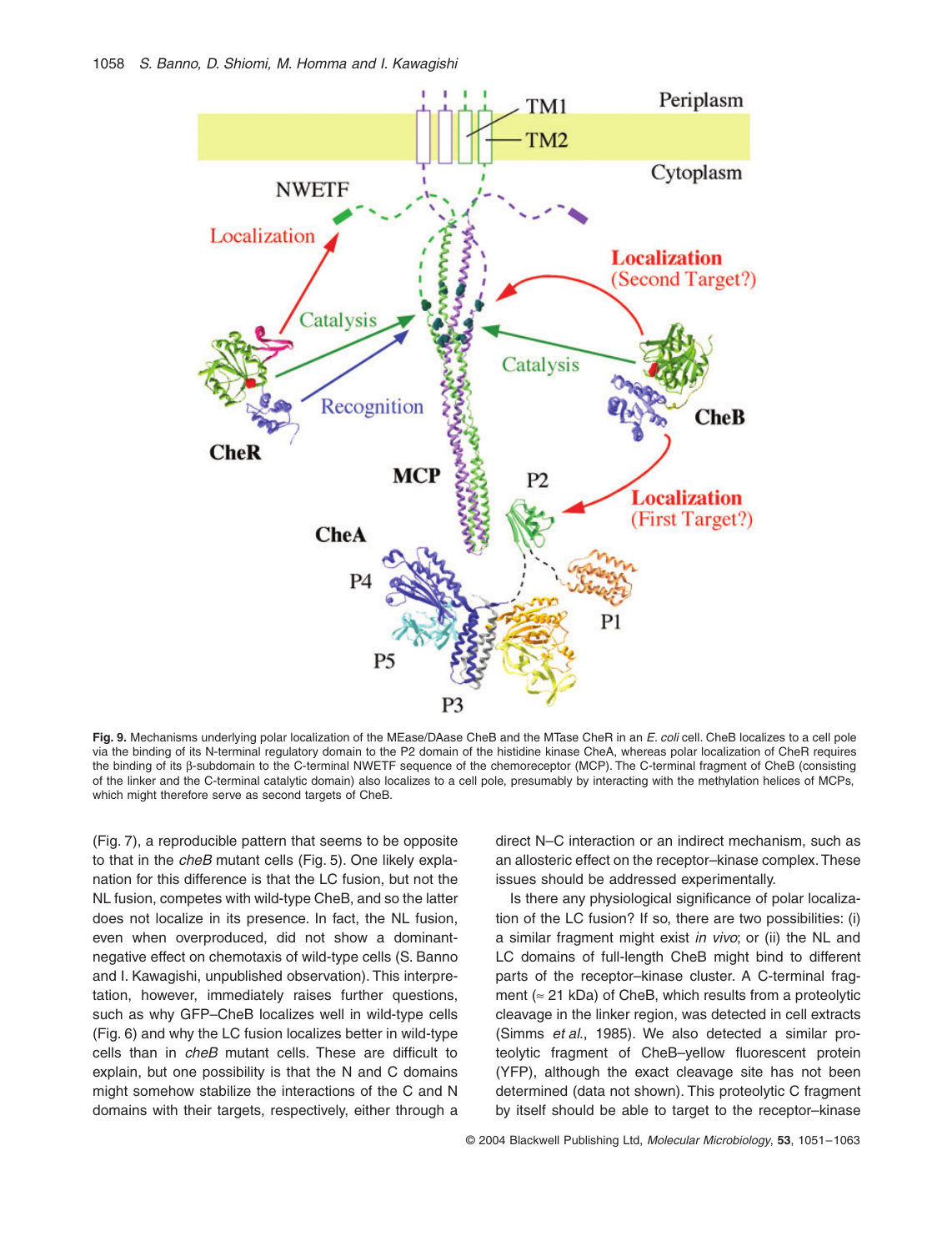cluster at a cell pole and might serve to maintain a basal level of MEase/DAase activity or to fine tune signalling, e.g. controlling signal gain. Alternatively, targeting of CheB to the receptor–kinase cluster could be divided into two or more distinct stages (e.g. in a hand-over-hand model discussed below), and the LC domain (as a part of full-length CheB) could be required at a later stage.

*In vitro* assays demonstrated that CheB is outcompeted by the other response regulator CheY for the binding to the P1–P2 domains of CheA (Li *et al*., 1995). Estimated concentrations and dissociation constants  $(K_d)$  of CheA, CheY and CheB predict that most CheA molecules in the cell would be free (i.e. no CheY or CheB is bound). Thus, quick dissociation of CheB from CheA is not necessarily required. However, CheB might be recycled, because the number of CheB molecules is lower than that of MCPs, CheA and CheY. Indeed, phosphorylation of CheB by CheA decreases the affinity for the P2 domain, and CheA inhibits the MEase activity of CheB (Anand and Stock, 2002). This would predict that CheB is not always tethered to the P2 domain of CheA. Rather, the latter domain might serve only as an initial target of CheB.

Possible second target(s) of CheB would be the methylation helices of an MCP that contain substrate sites of the enzyme. This prediction is consistent with the fact that the LC fusion localizes to a pole in the absence of the P2 domain of CheA. In the case of the MTase CheR, the two chemotaxis-specific regions bind to the two distinct regions of MCP: the N-terminal domain and the  $\beta$ -subdomain binding to the methylation helices and the C-terminal NWETF sequence of the chemoreceptor respectively (Shiomi *et al*., 2002). Levin *et al*. (2002) proposed a theoretical model in which CheR moves through the receptor cluster in a hand-over-hand fashion with one of the MCP-binding domains detaching and reattaching to the receptor array before the other domain dissociates. A similar mechanism might operate for the CheB function. It is possible that the C domain of CheB reaches the substrate site on a receptor while the N domain binds to CheA. The distance from the signalling domain of MCP to its methylation sites is about 130 Å, which is about twice as long as the linker (20 residues)

of CheB even if it is fully extended. However, the P2 domain might lie closer to the methylation sites in the MCP–CheW–CheA complex. It is also possible that, even after dissociating from the P2 domain, CheB remains hanging around MCPs, being sequestered in a compartment for the adaptation enzymes as postulated by Shimizu *et al*. (2000). In any case, the finding that CheB and CheR target to the different parts of the polar receptor–kinase complex indicates that chemotactic adaptation involves highly ordered arrangement of signalling components.

#### **Experimental procedures**

#### *Bacterial strains and plasmids*

All strains, plasmids and oligonucleotide primers (for polymerase chain reaction, PCR) used in this study are listed in Tables 2, 3 and 4 respectively. The vector plasmid pTrcHisB (Invitrogen) carries the *trc* promoter, the *lacI<sup>q</sup>* gene and the *bla* gene. The pTrcHisB-based plasmid pDS1020 encodes the Tar–GFP fusion protein (Homma *et al*., 2004). The vector plasmid pBAD24 (Guzman *et al*., 1995) carries the *araBAD* promoter, the *araC* gene, which encodes the positive and negative regulator of the *araBAD* promoter, and the *bla* gene. The vector plasmid pACYC184 (Chang and Cohen, 1978) carries the *cat* gene. The pACYC184-based plasmid, pLC113 (Ames *et al*., 2002), which carries the wild-type *tar* coding region under the control of the *nahG* promoter, was provided by J. S. Parkinson. Plasmid pEGFP, which encodes the enhanced GFP, and plasmid pGEX-5X-3, which encodes the GST, were purchased from Clontech and Amersham Bioscience respectively.

We constructed a plasmid encoding  $His<sub>6</sub>$ -GFP. The 0.7 kb *Nhe*I–*Eco*RI fragment of pEGFP was subcloned into the vector pTrcHisB to yield pTrc-His<sub>6</sub>-EGFP. The *Ncol–Hin*dIII fragments encoding His<sub>6</sub>-tagged EGFP from this plasmid were subcloned into the multicloning site of the vector pBAD24 to yield pDS900.

#### *Site-directed mutagenesis of CheB*

Site-directed mutagenesis was performed using a two-step PCR method essentially as described previously (Umemura *et al*., 1998). Plasmid pDS901 encoding wild-type *gfp–cheB*

| Strain        | Genotype                                                                                                           | Reference                                |
|---------------|--------------------------------------------------------------------------------------------------------------------|------------------------------------------|
| <b>HCB436</b> | $\Delta$ tsr-7021 $\Delta$ (tar-cheB) 2234 $\Delta$ trg-100<br>zbd::Tn5 thr leu his met rpsL136                    | Wolfe and Berg (1989)                    |
| RP3098        | $\Delta$ (flhD-flhA)4                                                                                              | Slocum and Parkinson (1983)              |
| RP437         | thi thr leu his met eda rpsL (wild type for chemotaxis)                                                            | Parkinson and Houts (1982)               |
| RP4953        | ∆cheB m62-16 thi his pyrC46 thyA araD139 ∆lac-U169 nalA rpsL                                                       | J. S. Parkinson (personal communication) |
| RP9535        | $\triangle$ cheA 1643 thi-1 thr-1 (Am) leuB6 his-4 metF159 (Am)<br>rpsL1356 ara-14 lacY1 mtl-1 xyl-5 tonA31 tsx-78 | Morrison and Parkinson (1994)            |
| <b>UU1121</b> | $\Delta$ cheA 150-247 thi-1 thr-1 (Am) his-4 metF159 (Am)<br>rpsL1356 ara-14 lacY1 mtl-1 xyl-5 tonA31 tsx-78       | J. S. Parkinson (personal communication) |

**Table 2.** Bacterial strains used in this study.

© 2004 Blackwell Publishing Ltd, *Molecular Microbiology*, **53**, 1051–1063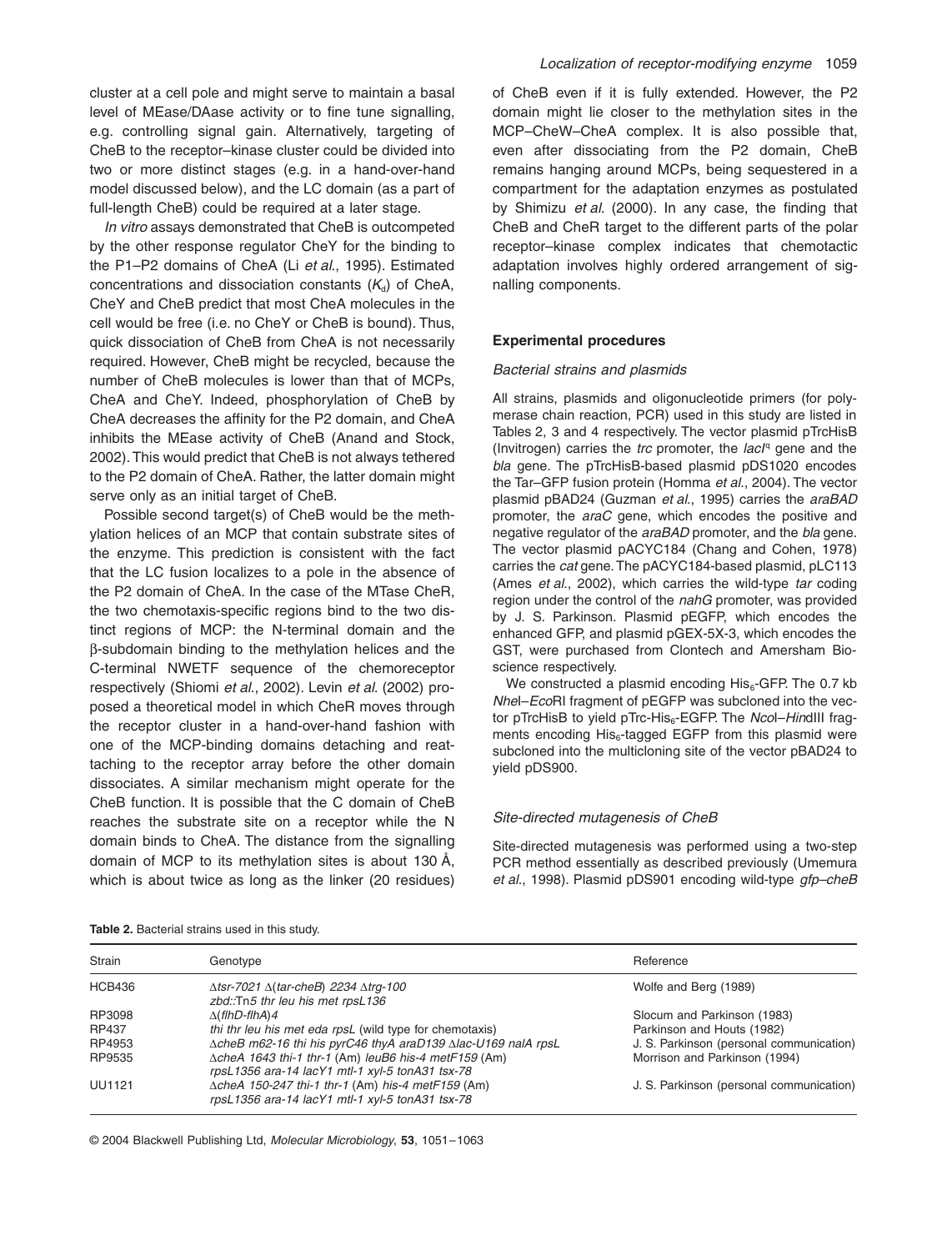# 1060 *S. Banno, D. Shiomi, M. Homma and I. Kawagishi*

**Table 3.** Plasmids used in this study.

| Plasmid   | Protein encoded                  | Parent      | Source                    |
|-----------|----------------------------------|-------------|---------------------------|
| pACYC184  |                                  | <b>P15A</b> | Chang and Cohen (1978)    |
| pBAD24    |                                  | pBR322      | Guzman et al. (1995)      |
| pDS1015   | Tar-W550Op                       | pLC113      | Shiomi et al. (2002)      |
| pDS1020   | Tar-GFP                          | pTrcHisB    | Homma et al. (2004)       |
| pDS900    | $His6-GFP$                       | pBAD24      | This study                |
| pDS901    | His <sub>e</sub> -GFP-CheB       | pBAD24      | This study                |
| pDS902    | $His6$ -GFP-CheB-D11K            | pBAD24      | This study                |
| pDS904    | His <sub>6</sub> -GFP-CheB-D56N  | pBAD24      | This study                |
| pDS906    | His <sub>6</sub> -GFP-CheB-H190Y | pBAD24      | This study                |
| pEGFP     | GFP                              | pBR322      | Clontech                  |
| pGEX-5X-3 | <b>GST</b>                       | pBR322      | Amersham Bioscience       |
| pLC113    | Tar                              | pACYC184    | Ames <i>et al.</i> (2002) |
| pSB111    | $His6-GFP–CheB (N)$              | pDS900      | This study                |
| pSB121    | $His6-GFP–CheB (NL)$             | pDS900      | This study                |
| pSB131    | $His6-GFP-CheB (L)$              | pDS900      | This study                |
| pSB141    | $His6-GFP–CheB (LC)$             | pDS900      | This study                |
| pSB151    | $His6-GFP–CheB (C)$              | pDS900      | This study                |
| pSB201    | His <sub>e</sub> -GFP-CheB       | pTrcHisC    | This study                |
| pSB211    | $His6-GFP-CheB (N)$              | pTrcHisC    | This study                |
| pSB221    | $His6-GFP–CheB (NL)$             | pTrcHisC    | This study                |
| pSB231    | $His6-GFP-CheB (L)$              | pTrcHisC    | This study                |
| pSB241    | $His6-GFP–CheB (LC)$             | pTrcHisC    | This study                |
| pSB251    | $His6-GFP–CheB (C)$              | pTrcHisC    | This study                |
| pSB702    | GST-CheA (P1)                    | pGEX-5X-3   | This study                |
| pSB707    | GST-CheA (P2)                    | pGEX-5X-3   | This study                |
| pTrcHisB  |                                  | pBR322      | Invitrogen                |
| pTrcHisC  |                                  | pBR322      | Invitrogen                |

was used as a template. The primers (Table 4) were synthesized by Invitrogen. The reaction was carried out using Pyrobest DNA polymerase (Takara Shuzo) with 25 cycles of denaturing at 98∞C for 10 s, annealing at 57∞C for 30 s and extension at 72∞C for 1 min.

# *Construction of the plasmid encoding the GFP–CheB fusion protein*

The unique *Hin*dIII site of the coding region of the wild-type *cheB* gene was eliminated by introducing a single base sub-

#### **Table 4.** Primers used in this study.

|                     | Primer          |                                |  |
|---------------------|-----------------|--------------------------------|--|
| Plasmid             | Name            | Sequence <sup>a</sup>          |  |
| pDS900              | EGFP-f1(Nhel)   | GCGCTAGCATGGTGAGCAAGGGC        |  |
|                     | EGFP-r1171      | CCGCTTACAGACAAGCTGTGACCG       |  |
| pDS901              | CheBf2(BsrGI)   | GCTGTACAAGATGAGCAAAATCAGG      |  |
|                     | CheBr2(HindIII) | <b>GCAAGCTTTTAAATACGTATCGC</b> |  |
| pDS902 <sup>b</sup> | CheB-D11K-f     | GTTATCTGTCGATAAATCGGCACTGATG   |  |
|                     | CheB-D11K-r     | CTACAGTGCCGATTTATCGACAGACAAC   |  |
| pDS904 <sup>b</sup> | CheB-D56N-f     | <b>GCTGACGCTGAACGTTGAAATGC</b> |  |
|                     | CheB-D56N-r     | GCATTTCAACGTTCAGCGTCAGC        |  |
| pDS906 <sup>b</sup> | CheB-H190Y-f    | GTTAATTACCCAGTACATGCCGCCC      |  |
|                     | CheB-H190Y-r    | GGGCGGCATGTACTGGGTAATTAAC      |  |
| pSB111 <sup>c</sup> | CheBN-S134-r    | CCCAAGCTTCTAGCTCGCCTTTGCTGC    |  |
| pSB121 <sup>c</sup> | CheBN-L153-r    | CCCAAGCTTACAACAACGGCCCCGC      |  |
| pSB131 <sup>d</sup> | S134-CheBC-f    | GGGTGTACAAGAGCCTTGCAGCAC       |  |
| pSB151 <sup>e</sup> | L153-CheBC-f    | GGGTGTACAAGTTGTTGAGTTCTG       |  |
| pSB702              | CheA-f(BamHI)   | <b>CGGGATCCTGGATATAAGCG</b>    |  |
|                     | CheA-S167-r(L1) | GGCTCGAGGCGACTGACTGC           |  |
| pSB707              | CheA-R149-f(L1) | CGGGATCCGATTAAGTGTGG           |  |
|                     | CheA-G257-r(L2) | GGCTCGAGGCCGGTTGGC             |  |

**a.** Introduced restriction sites are underlined.

**b.** CheBf2(BsrGI) and CheBr2(HindIII) were also used.

**c.** CheBf2(BsrGI) was also used.

**d.** CheBN-L153-r was also used.

**e.** CheBr2(HindIII) was also used.

**f.** Plasmid pSB141 was constructed using S134-CheBC-f and CheBr2(HindIII).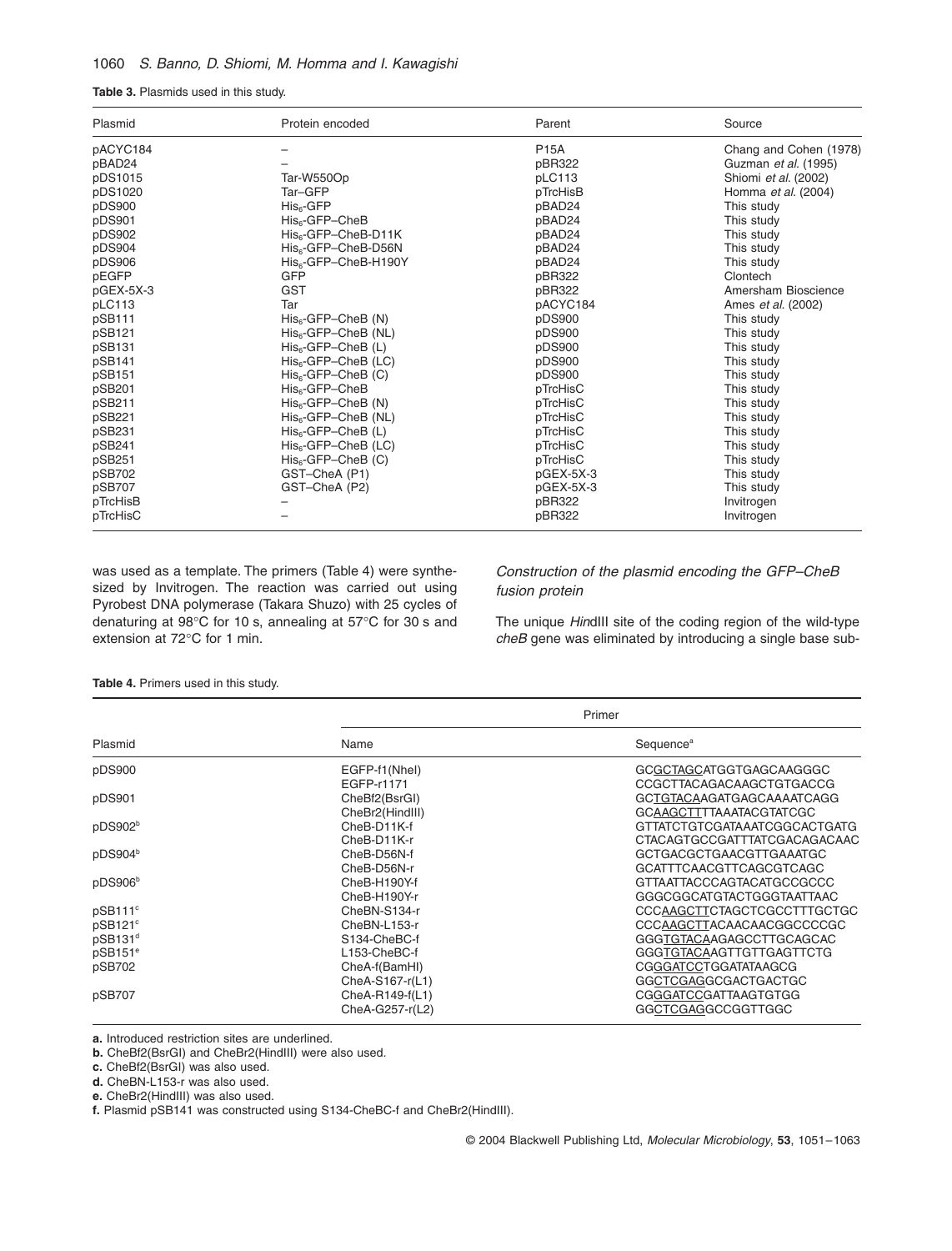stitution without changing the coding amino acid residue. The resulting coding region was amplified by PCR using suitable primers (Table 4) to introduce *Bsr*GI and *Hin*dIII sites at their 5¢ and 3¢ ends respectively. The *Bsr*GI–*Hin*dIII fragment was cloned between the *Bsr*GI and *Hin*dIII sites of the vector pDS900 to yield the plasmids encoding the wild-type  $His<sub>6</sub>$ tagged GFP–CheB fusion protein.

## *Construction of the plasmids encoding GST fusion proteins with the P1 and/or P2 domain of CheA*

The coding regions of the P1 and/or P2 domain of CheA were amplified by PCR using suitable primers (Table 4) to introduce *Xho*I and *Bam*HI sites at their 5¢ and 3¢ ends respectively. The PCR products were cloned between the unique *Xho*I and *Bam*HI sites of pGEX-5X-3 to yield plasmids encoding GST fused to the P1 and/or P2 domain of CheA.

## *Detection of GFP–CheB by immunoblotting*

RP4953 ( $\triangle$ CheB) cells expressing GFP–CheB (full length) or any of its derivatives (the N, NL, L, LC and C fusions) were grown at 30∞C for 12 h in TG medium [1% tryptone peptone (Difco), 0.5% NaCl, 0.5% (w/v) glycerol] supplemented with ampicillin (Ap). The culture was diluted 1:40 into fresh TG medium supplemented with Ap. Cells were grown with vigorous shaking, harvested at the exponential phase and resuspended in distilled water. The samples were analysed by SDS-PAGE followed by immunoblotting with anti-GFP antibody (Molecular Probes) or with anti-CheB of *Salmonella typhimurium*, which was provided by Dr A. M. Stock.

## *Observation of subcellular localization of GFP–CheB*

Preparation and observation were carried out essentially as described previously (Shiomi *et al.*, 2002). RP4953 ( $\triangle$ CheB) cells expressing GFP–CheB or its derivatives were grown in TG medium with Ap. HCB436 (AMCPs ACheRB) cells carrying pLC113 encoding the wild-type Tar (QEQE), its derivative pDS1015 encoding the truncated version (W550Op) or the vector pACYC184 were further transformed with the pBAD24-based plasmids encoding GFP–CheB or its derivative. The resulting double transformants were grown in TG medium with Ap and/or Cm supplemented with 1 mM arabinose (for expression of GFP–CheB proteins) and/or  $0.5 \mu M$ sodium salicylate (for expression of the Tar proteins). Cells were grown with vigorous shaking at 30∞C and harvested in late exponential phase. Cells were washed twice with MLM [10 mM potassium phosphate buffer (pH 7.5), 0.1 mM EDTA, 10 mM DL-lactate, 0.1 mM methionine] and resuspended in MLM. Small aliquots of the cell suspensions were spotted on to slide glasses coated with 0.5% agarose and observed under an inverted fluorescence microscope IX70 (Olympus). The images were recorded and processed using a cooled CCD camera CoolNAP-FX/OL (Universal Image Corporation) and the software METAMORPH version 5.0r4 (Roper).

## *GST pull-down assay for binding of CheB to CheA*

A derivative of GST–CheA (P1, P1 + P2 or P2) and a derivative of GFP–CheB (full length, NL or LC) were expressed

© 2004 Blackwell Publishing Ltd, *Molecular Microbiology*, **53**, 1051–1063

1141–1156.

- Danielson, M.A., Bass, R.B., and Falke, J.J. (1997) Cysteine and disulfide scanning reveals a regulatory alpha-helix in the cytoplasmic domain of the aspartate receptor. *J Biol Chem* **272:** 32878–32888.
- Djordjevic, S., and Stock, A.M. (1998) Chemotaxis receptor

with 0.5 mM IPTG in the host strain RP3098 [ $\Delta$ (*flhA–D*)] lacking all Che proteins. The lysate containing each GST– CheA derivative was loaded to a glutathione Sepharose 4B column (Amersham Biosciences), and then the lysate containing a GFP–CheB derivative was applied to the column. The column was washed four times, and the proteins were eluted twice with glutathione. GST–CheA and GFP–CheB proteins were detected by immunoblotting with anti-GST (Sigma) and anti-GFP antibodies respectively.

## **Acknowledgements**

We thank Drs Michael D. Manson and John S. Parkinson for providing plasmids and bacterial strains, Dr Ann M. Stock for antibody, Dr Toshiharu Yakushi for helpful discussion and encouragement, and Dr Howard C. Berg for critical reading of the manuscript. This work was supported in part by grantsin-aid for scientific research from the Japan Society for the Promotion of Science (to D.S. and I.K.).

## **References**

- Ames, P., Studdert, C.A., Reiser, R.H., and Parkinson, J.S. (2002) Collaborative signaling by mixed chemoreceptor teams in *Escherichia coli*. *Proc Natl Acad Sci USA* **99:** 7060–7065.
- Anand, G.S., and Stock, A.M. (2002) Kinetic basis for the stimulatory effect of phosphorylation on the methylesterase activity of CheB. *Biochemistry* **41:** 6752–6760.
- Anand, G.S., Goudreau, P.N., and Stock, A.M. (1998) Activation of methylesterase CheB: evidence of a dual role for the regulatory domain. *Biochemistry* **37:** 14038–14047.
- Armitage, J.P. (1999) Bacterial tactic responses. *Adv Microb Physiol* **41:** 229–289.
- Barkai, N., Alon, U., and Leibler, S. (2001) Robust amplification in adaptive signal transduction networks. *CR Acad Sci Series* **IV** (2)**:** 871–877.
- Barnakov, A.N., Barnakova, L.A., and Hazelbauer, G.L. (2001) Location of the receptor interaction site on CheB, the methylesterase response regulator of bacterial chemotaxis. *J Biol Chem* **276:** 32984–32989.
- Barnakov, A.N., Barnakova, L.A., and Hazelbauer, G.L. (2002) Allosteric enhancement of adaptational demethylation by a carboxyl-terminal sequence on chemoreceptors. *J Biol Chem* **277:** 42151–42156.
- Bornhorst, J.A., and Falke, J.J. (2000) Attractant regulation of the aspartate receptor-kinase complex: limited cooperative interactions between receptors and effects of the receptor modification state. *Biochemistry* **39:** 9486–9493.
- Bray, D., Levin, M.D., and Morton-Firth, C.J. (1998) Receptor clustering as a cellular mechanism to control sensitivity. *Nature* **393:** 85–88.
- Chang, A.C., and Cohen, S.N. (1978) Construction and characterization of amplifiable multicopy DNA cloning vehicles derived from the P15A cryptic miniplasmid. *J Bacteriol* **134:**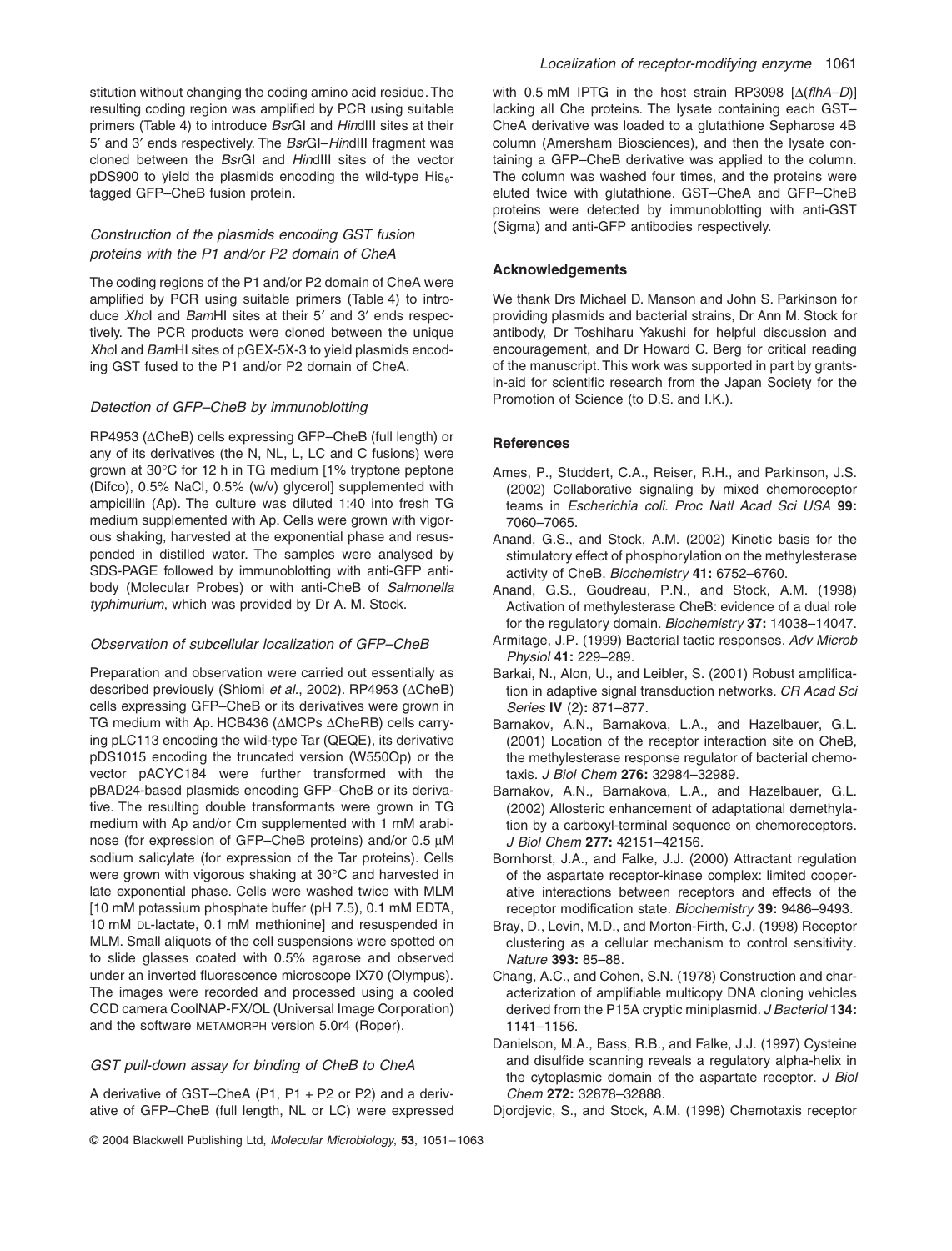recognition by protein methyltransferase CheR. *Nature Struct Biol* **5:** 446–450.

- Djordjevic, S., Goudreau, P.N., Xu, Q., Stock, A.M., and West, A.H. (1998) Structural basis for methylesterase CheB regulation by a phosphorylation-activated domain. *Proc Natl Acad Sci USA* **95:** 1381–1386.
- Duke, T.A., and Bray, D. (1999) Heightened sensitivity of a lattice of membrane receptors. *Proc Natl Acad Sci USA* **96:** 10104–10108.
- Falke, J.J., Bass, R.B., Butler, S.L., Chervitz, S.A., and Danielson, M.A. (1997) The two-component signaling pathway of bacterial chemotaxis: a molecular view of signal transduction by receptors, kinases, and adaptation enzymes. *Annu Rev Cell Dev Biol* **13:** 457–512.
- Gegner, J.A., Graham, D.R., Roth, A.F., and Dahlquist, F.W. (1992) Assembly of an MCP receptor, CheW, and kinase CheA complex in the bacterial chemotaxis signal transduction pathway. *Cell* **70:** 975–982.
- Gestwicki, J.E., and Kiessling, L.L. (2002) Inter-receptor communication through arrays of bacterial chemoreceptors. *Nature* **415:** 81–84.
- Gestwicki, J.E., Strong, L.E., and Kiessling, L.L. (2000) Tuning chemotactic responses with synthetic multivalent ligands. *Chem Biol* **7:** 583–591.
- Guzman, L.M., Belin, D., Carson, M.J., and Beckwith, J. (1995) Tight regulation, modulation, and high-level expression by vectors containing the arabinose  $P_{BAD}$  promoter. *J Bacteriol* **177:** 4121–4130.
- Homma, M., Shiomi, D., Homma, M., and Kawagishi, I. (2004) Attractant binding alters arrangement of chemoreceptor dimers within its cluster at a cell pole. *Proc Natl Acad Sci USA* **101:** 3462–3467.
- Kim, K.K., Yokota, H., and Kim, S.H. (1999) Four-helicalbundle structure of the cytoplasmic domain of a serine chemotaxis receptor. *Nature* **400:** 787–792.
- Kim, S.H., Wang, W., and Kim, K.K. (2002) Dynamic and clustering model of bacterial chemotaxis receptors: structural basis for signaling and high sensitivity. *Proc Natl Acad Sci USA* **99:** 11611–11615.
- Le Moual, H., and Koshland, D.E., Jr (1996) Molecular evolution of the C-terminal cytoplasmic domain of a superfamily of bacterial receptors involved in taxis. *J Mol Biol* **261:** 568–585.
- Levin, M.D., Shimizu, T.S., and Bray, D. (2002) Binding and diffusion of CheR molecules within a cluster of membrane receptors. *Biophys J* **82:** 1809–1817.
- Li, G., and Weis, R.M. (2000) Covalent modification regulates ligand binding to receptor complexes in the chemosensory system of *Escherichia coli*. *Cell* **100:** 357–365.
- Li, J., Swanson, R.V., Simon, M.I., and Weis, R.M. (1995) The response regulators CheB and CheY exhibit competitive binding to the kinase CheA. *Biochemistry* **34:** 14626– 14636.
- Lybarger, S.R., and Maddock, J.R. (2001) Polarity in action: asymmetric protein localization in bacteria. *J Bacteriol* **183:** 3261–3267.
- Maddock, J.R., and Shapiro, L. (1993) Polar location of the chemoreceptor complex in the *Escherichia coli* cell. *Science* **259:** 1717–17123.
- Manson, M.D. (1992) Bacterial motility and chemotaxis. *Adv Microb Physiol* **33:** 277–346.
- Mizuno, T. (1998) His-Asp phosphotransfer signal transduction. *J Biochem (Tokyo)* **123:** 555–563.
- Morrison, T.B., and Parkinson, J.S. (1994) Liberation of an interaction domain from the phosphotransfer region of CheA, a signaling kinase of *Escherichia coli*. *Proc Natl Acad Sci USA* **91:** 5485–5489.
- Morrison, T.B., and Parkinson, J.S. (1997) A fragment liberated from the *Escherichia coli* CheA kinase that blocks stimulatory, but not inhibitory, chemoreceptor signaling. *J Bacteriol* **179:** 5543–5550.
- Okumura, H., Nishiyama, S., Sasaki, A., Homma, M., and Kawagishi, I. (1998) Chemotactic adaptation is altered by changes in the carboxy-terminal sequence conserved among the major methyl-accepting chemoreceptors. *J Bacteriol* **180:** 1862–1868.
- Parkinson, J.S., and Houts, S.E. (1982) Isolation and behavior of *Escherichia coli* deletion mutants lacking chemotaxis functions. *J Bacteriol* **151:** 106–113.
- Schuster, S.C., Swanson, R.V., Alex, L.A., Bourret, R.B., and Simon, M.I. (1993) Assembly and function of a quaternary signal transduction complex monitored by surface plasmon resonance. *Nature* **365:** 343–347.
- Shapiro, L., McAdams, H.H., and Losick, R. (2002) Generating and exploiting polarity in bacteria. *Science* **298:** 1942– 1946.
- Shimizu, T.S., Le Novere, N., Levin, M.D., Beavil, A.J., Sutton, B.J., and Bray, D. (2000) Molecular model of a lattice of signalling proteins involved in bacterial chemotaxis. *Nature Cell Biol* **2:** 792–796.
- Shiomi, D., Okumura, H., Homma, M., and Kawagishi, I. (2000) The aspartate chemoreceptor Tar is effectively methylated by binding to the methyltransferase mainly through hydrophobic interaction. *Mol Microbiol* **36:** 132– 140.
- Shiomi, D., Zhulin, I.B., Homma, M., and Kawagishi, I. (2002) Dual recognition of the bacterial chemoreceptor by chemotaxis-specific domains of the CheR methyltransferase. *J Biol Chem* **277:** 42325–42333.
- Simms, S.A., Keane, M.G., and Stock, J. (1985) Multiple forms of the CheB methylesterase in bacterial chemosensing. *J Biol Chem* **260:** 10161–10168.
- Skidmore, J.M., Ellefson, D.D., McNamara, B.P., Couto, M.M., Wolfe, A.J., and Maddock, J.R. (2000) Polar clustering of the chemoreceptor complex in *Escherichia coli* occurs in the absence of complete CheA function. *J Bacteriol* **182:** 967–973.
- Slocum, M.K., and Parkinson, J.S. (1983) Genetics of methylaccepting chemotaxis proteins in *Escherichia coli*: organization of the tar region. *J Bacteriol* **155:** 565–577.
- Sourjik, V., and Berg, H.C. (2000) Localization of components of the chemotaxis machinery of *Escherichia coli* using fluorescent protein fusions. *Mol Microbiol* **37:** 740– 751.
- Sourjik, V., and Berg, H.C. (2002) Binding of the *Escherichia coli* response regulator CheY to its target measured *in vivo* by fluorescence resonance energy transfer. *Proc Natl Acad Sci USA* **99:** 123–127.
- Stock, J.B., and Surette, M.G. (1996) Chemotaxis. In Escherichia coli *and* Salmonella typhimurium*: Cellular and Molecular Biology*, 2nd edn. Neidhardt, F.C., Curtiss, R., III, Ingram, J.J., Lin, E.C.C., Low, K.B., Magasanik, B., *et al.*